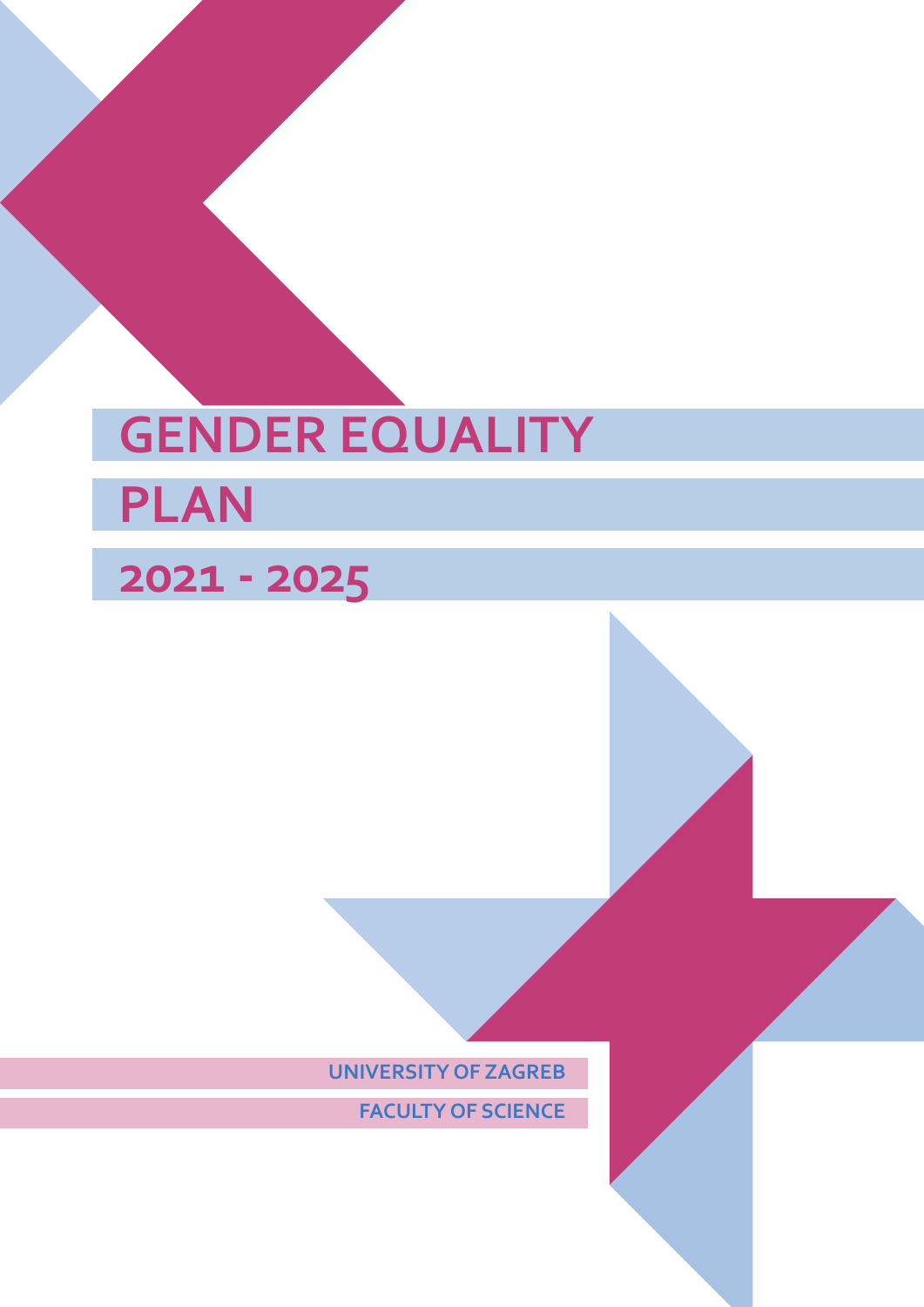## **Table of contents**

| 5. Actions promoting gender equality and countering<br>gender-based harassement and discrimination  9 |  |
|-------------------------------------------------------------------------------------------------------|--|
|                                                                                                       |  |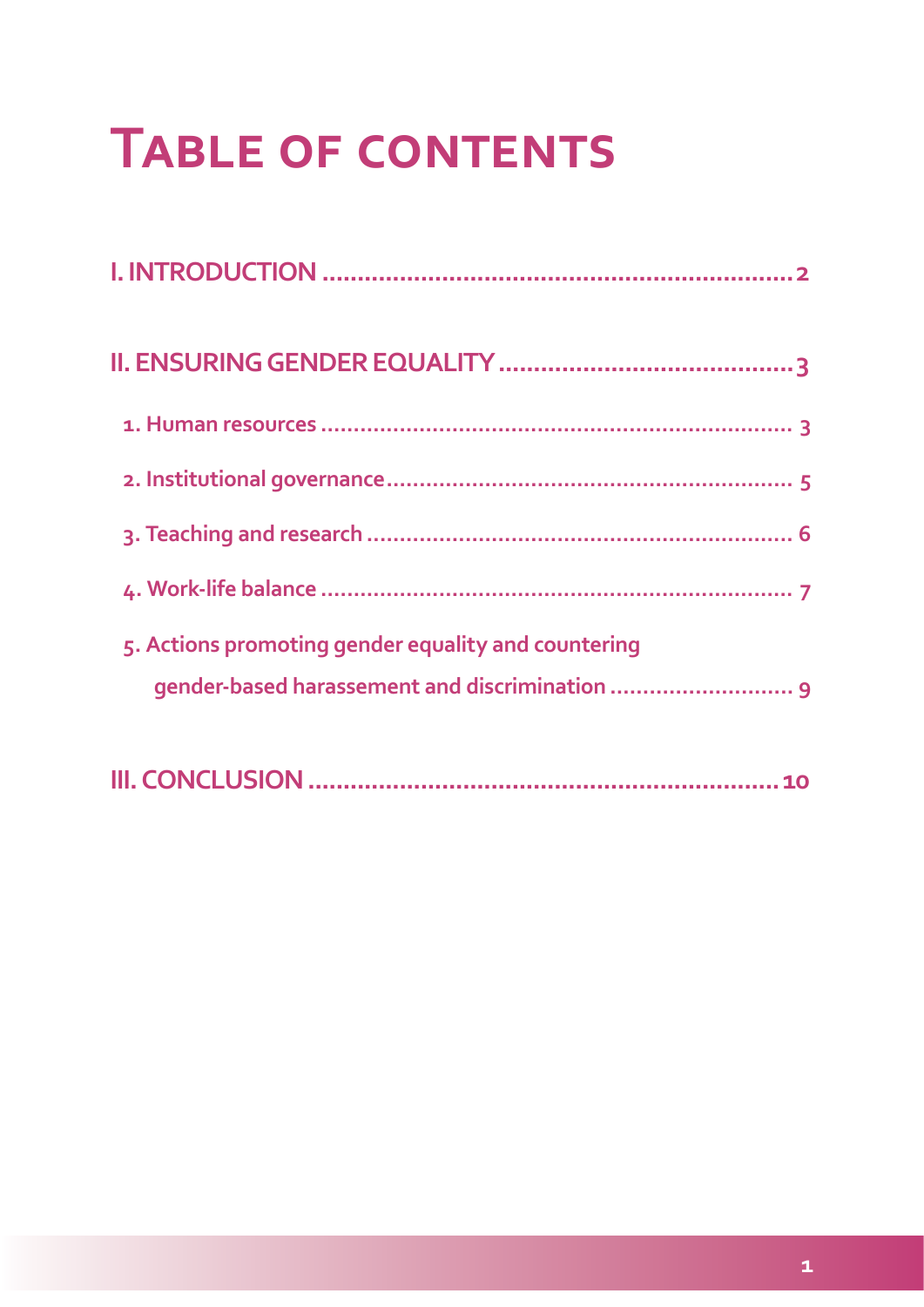### <span id="page-2-0"></span>**I. INTRODUCTION**

UNIVERSITY OF ZAGREB, FACULTY OF SCIENCE (hereinafter: the PMF) has adopted its 2021-2025 Gender Equality Plan with the aim and for the purpose of promoting the continued commitment to the equality of members of both genders, whether they are employed by the PMF or attending any of the PMF study programmes at any level, and of contributing to a higher awareness of the importance of encouraging women to pursue STEM education by breaking down gender stereotypes about STEM as an environment exclusively or predominantly intended for men.

According to the academic year 2019/2020 data, the gender ratio of PMF employees and students was as follows:



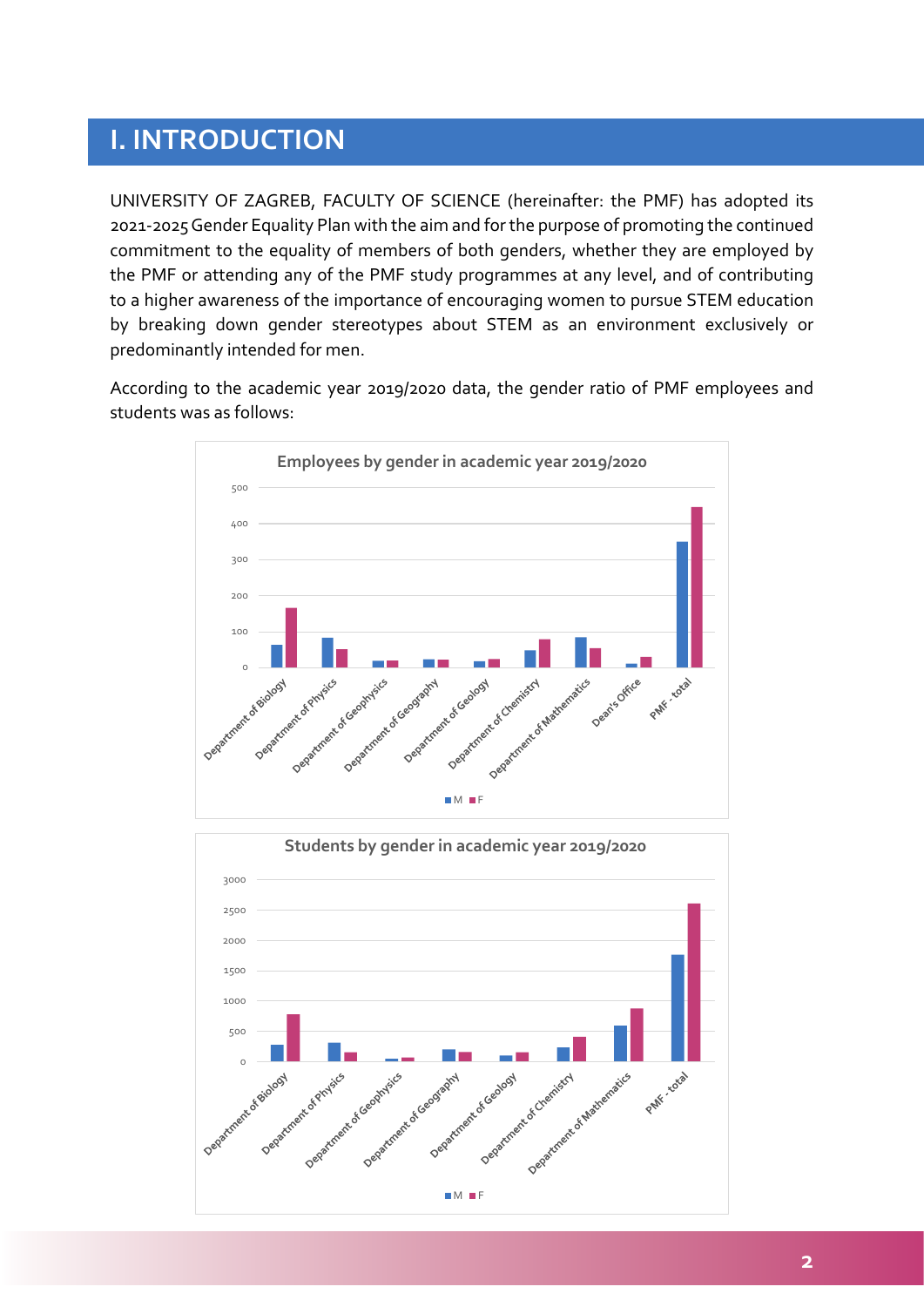## <span id="page-3-0"></span>**II. ENSURING GENDER EQUALITY**

#### **1. Human resources**

In human resources, gender equality at the PMF is guaranteed by enforcement of the relevant provisions of the Labour Law, the Act on Scientific Activity and Higher Education, the Act on Salaries in Public Services, the Gender Equality Act, the Anti-Discrimination Act, the relevant collective agreements, the University of Zagreb and the PMF bye-laws adopted pursuant to and in keeping with the aforementioned primary legislation.

The PMF is a public institution, whose employment policy is underpinned by a public recruitment procedure based on objective recruitment criteria developed for individual positions, which ensures an equal access to employment at the PMF by men and women in a clear and transparent manner, as explicitly stated in every public recruitment procedure.

Regulations provide for equal pay for all persons performing the work of equal complexity.

In terms of the staff grade progression procedures, as set out in relevant regulations, they are based on the public recruitment process and the objective criteria stipulated for the teaching, and research and professional activities at the PMF, thus ensuring equal career progression opportunities for members of both genders.

The PMF enrolment procedures are also implemented through a public application system, using objective criteria. Based on the historical statistical data, female students have outnumbered male students at the PMF. At departmental level, there are study programmes that have traditionally been attended by higher numbers of male or female students. Promoting efforts to close the enrolment gender gap, with an emphasis on encouraging female students to pursue study programmes that have traditionally enrolled fewer women, would contribute to a more balanced gender representation in the future STEM workforce and employment. This, in turn, would help break the gender stereotype of certain professions being intrinsic to members of one gender only.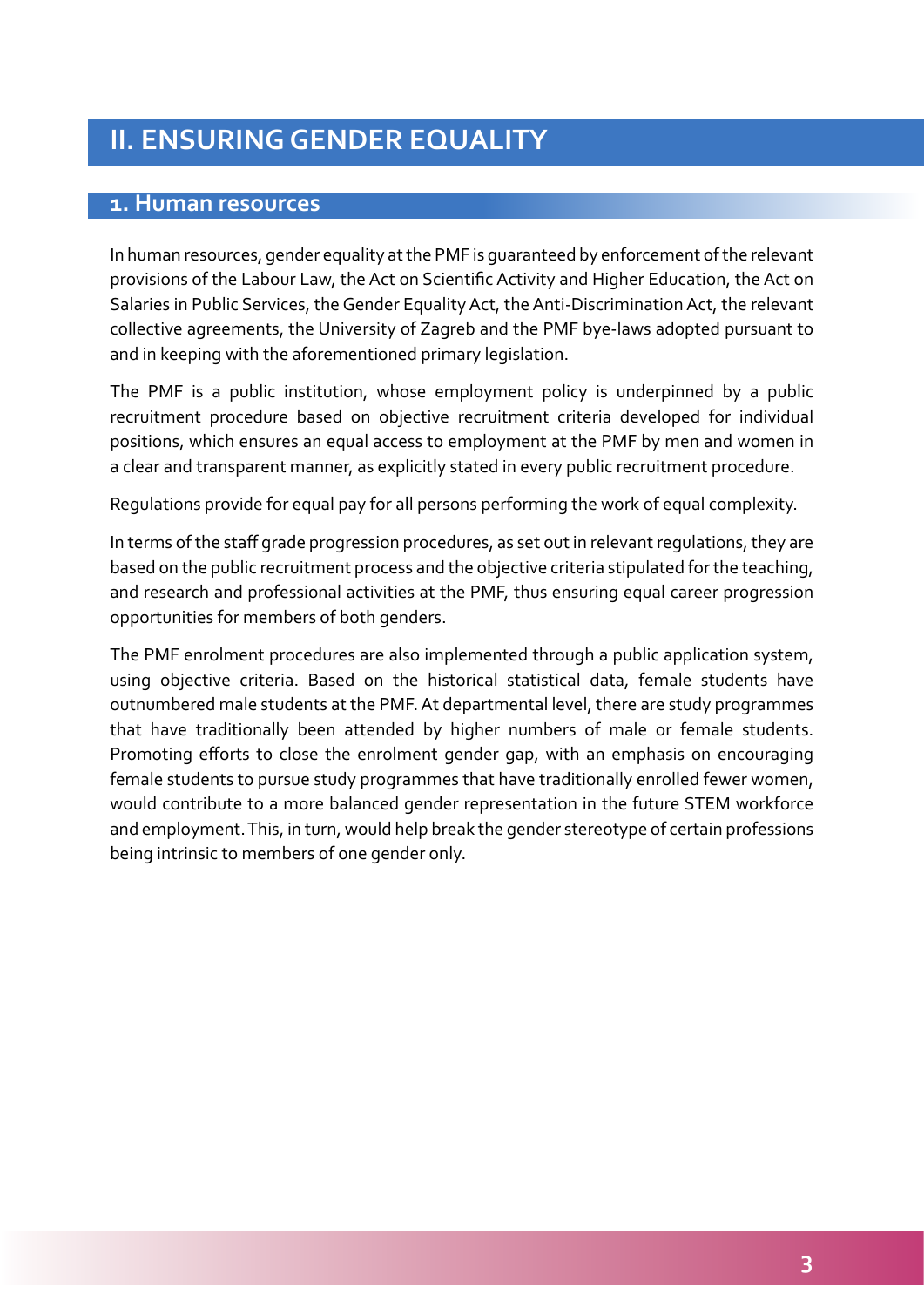| <b>OBJECTIVE</b>                                                                                                                          | <b>ACTION</b>                                                                                                                                                            | <b>INDICATOR</b>                                                                                                                                                               | <b>IMPLEMENTATION</b>                                                                                                                                                                                           |
|-------------------------------------------------------------------------------------------------------------------------------------------|--------------------------------------------------------------------------------------------------------------------------------------------------------------------------|--------------------------------------------------------------------------------------------------------------------------------------------------------------------------------|-----------------------------------------------------------------------------------------------------------------------------------------------------------------------------------------------------------------|
| To maintain the<br>commitment to<br>objective and<br>transparent<br>recruitment and<br>career progression<br>for men and women;           | Consistent application<br>of the relevant<br>regulations and<br>collective agreements<br>in recruitment and<br>career progression;                                       | Statistics:<br>• Objections/<br>complaints against<br>public recruitment<br>procedures;<br>• Dignity at work<br>procedures;<br>· Procedures<br>before the Ethics<br>Committee; | • expert<br>commissions;<br>· department<br>councils and<br>collegium;<br>• Faculty Council<br>and Faculty<br>Collegium;<br>· HR Service;<br>• Dean;<br>• Dignity at Work<br>Commission;<br>· Ethics Committee. |
| <b>Employee Reward</b><br>System;                                                                                                         | Adoption of bye-law<br>governing employee<br>reward system;<br>Provision of an<br>enabling framework<br>for participation<br>of both genders in<br>competitive projects; | Employees rewards<br>given based on<br>objective criteria;                                                                                                                     | • department<br>collegiums;<br>• heads of<br>departments;<br>· Faculty Collegium;<br>• Dean.                                                                                                                    |
| To encourage<br>enrolment of the<br>underrepresented<br>gender into study<br>programmes<br>historically dominated<br>by the other gender; | Promotion of a<br>more balanced<br>gender enrolment<br>into the PMF study<br>programmes;<br>Cooperation with<br>high schools;                                            | <b>Enrolment statistics</b><br>by gender;<br>Signed cooperation<br>agreements;                                                                                                 | • Vice-dean for the<br>relevant area.                                                                                                                                                                           |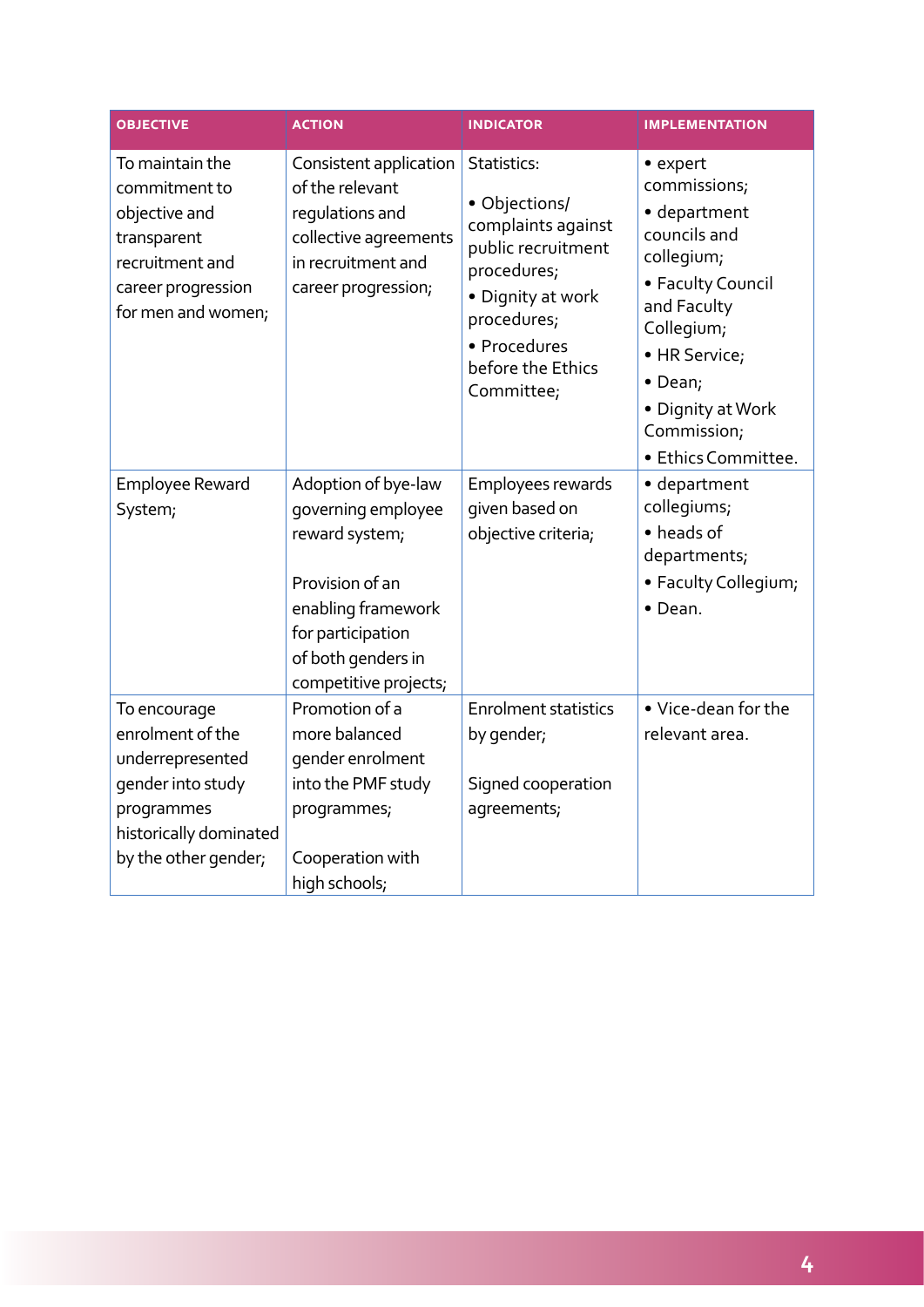#### <span id="page-5-0"></span>**2. Institutional governance**

The statutory bodies of the PMF are the Dean of the Faculty, the Faculty College and the Faculty Council, while the statutory bodies of the PMF departments – organisational units include heads of departments, department colleges (in broader format) and department councils.

The composition of the collegiate bodies is laid down in the PMF Statute, and the criteria are objective in nature (appointment into relevant research and teaching grades, performance of certain functions etc.).

Collegiate bodies elect individual bodies (Dean, heads) and the nomination system provides for an equal access to the election procedure for members of both genders.

The Dean of the PMF is assisted in his work by vice-deans, and the heads of the PMF departments are assisted in their work by assistant heads, nominated by the Dean or by the heads, respectively, and confirmed by the collegiate bodies.

Smaller organisational units (divisions, chairs etc.) are managed by heads.

In accordance with the regulations, the PMF has several active permanent committees (the Ethics Committee, the Disciplinary Committee (deciding on disciplinary procedures against students), the Dignity at Work Commission, the Quality Commission), while ad-hoc commissions are established when necessary, with mandates to carry out specific work in accordance with the regulations and internal bye-laws.

| <b>OBJECTIVE</b>                                                                           | <b>ACTION</b>                                                                                                                                      | <b>INDICATOR</b>                                                                          | <b>IMPLEMENTATION</b>                                                                                                                                   |
|--------------------------------------------------------------------------------------------|----------------------------------------------------------------------------------------------------------------------------------------------------|-------------------------------------------------------------------------------------------|---------------------------------------------------------------------------------------------------------------------------------------------------------|
| To maintain<br>balanced gender<br>representation<br>in statutory<br>governance bodies;     | Inclusion of<br>balanced gender<br>representation<br>among the<br>selection criteria<br>for appointment<br>of individual and<br>collegiate bodies; | Academic<br>year reports<br>demonstrating<br>composition of<br>the bodies;                | • Dean of the Faculty;<br>• Faculty Collegium;<br>• Faculty Council;<br>• heads of department;<br>• department<br>collegiums;<br>· department councils. |
| To maintain<br>balanced gender<br>representation in<br>permanent and<br>ad-hoc committees; | Inclusion of<br>balanced gender<br>representation<br>among the<br>selection criteria<br>for appointment<br>of permanent and<br>ad-hoc committees;  | Reports on the<br>work of individual<br>committees<br>demonstrating<br>their composition; | • Dean of the Faculty;<br>• Faculty Collegium;<br>• Faculty Council;<br>• heads of department;<br>• department<br>collegiums;<br>· department councils. |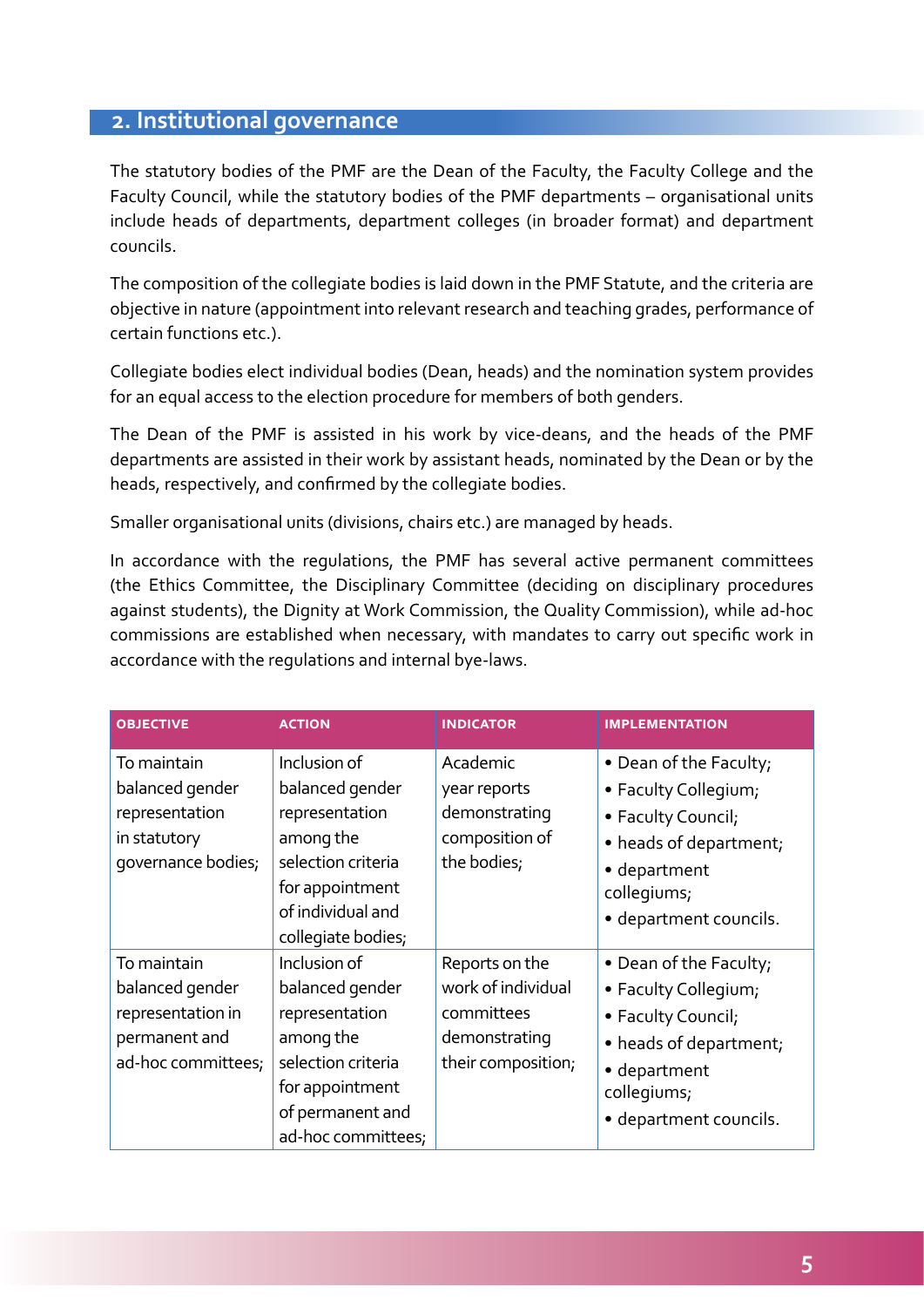#### <span id="page-6-0"></span>**3. Teaching and research**

The PMF offers study programmes in the areas of natural science and mathematics. In view of the content of these areas, gender mainstreaming in the curriculum is ensured by promoting participation in courses and additional activities by members of both genders.

STEM topics are inherently and decidedly gender-neutral in both the teaching and the research context. However, their public perception, and even their perception in the teaching materials used in school, is often, sometimes inadvertently, influenced by gender stereotypes (women holding test tubes, men debating formulas in front of a chalkboard). Integration of the gender dimension into certain study courses provided to future teachers helps overcome such stereotypes.

At the PMF, research is carried out according to the highest ethical principles that include proportional gender representation and application of the highest scientific standards. The PMF does not influence either the choice of the scientific research topics or the content of the research; it supports all high-quality basic and applied research, in accordance with the societal needs and international research considerations. Female researchers are encouraged to notify highly competitive projects.

| <b>OBJECTIVE</b>                                                      | <b>ACTION</b>                                                                                                                                                           | <b>INDICATOR</b>                       | <b>IMPLEMENTATION</b>                                                                 |
|-----------------------------------------------------------------------|-------------------------------------------------------------------------------------------------------------------------------------------------------------------------|----------------------------------------|---------------------------------------------------------------------------------------|
| To help break gender<br>stereotypes;                                  | Providing teachers<br>who deliver teacher<br>education studies<br>with training on<br>how to integrate the<br>gender dimension<br>into study courses<br>where possible; | Gender-sensitive<br>teaching material; | • representatives of<br>the methodology<br>commission;<br>· department<br>councils.   |
| To encourage female<br>researchers to notify<br>competitive projects; | Providing<br>institutional support<br>for notification of<br>projects;                                                                                                  | Number of notified<br>projects;        | • International<br>Cooperation and<br>Projects Office;<br>· department<br>collegiums; |
|                                                                       | Allocating rewards;                                                                                                                                                     | Allocated rewards;                     | • heads of<br>departments;<br>• Faculty Collegium;<br>• Dean of the<br>Faculty.       |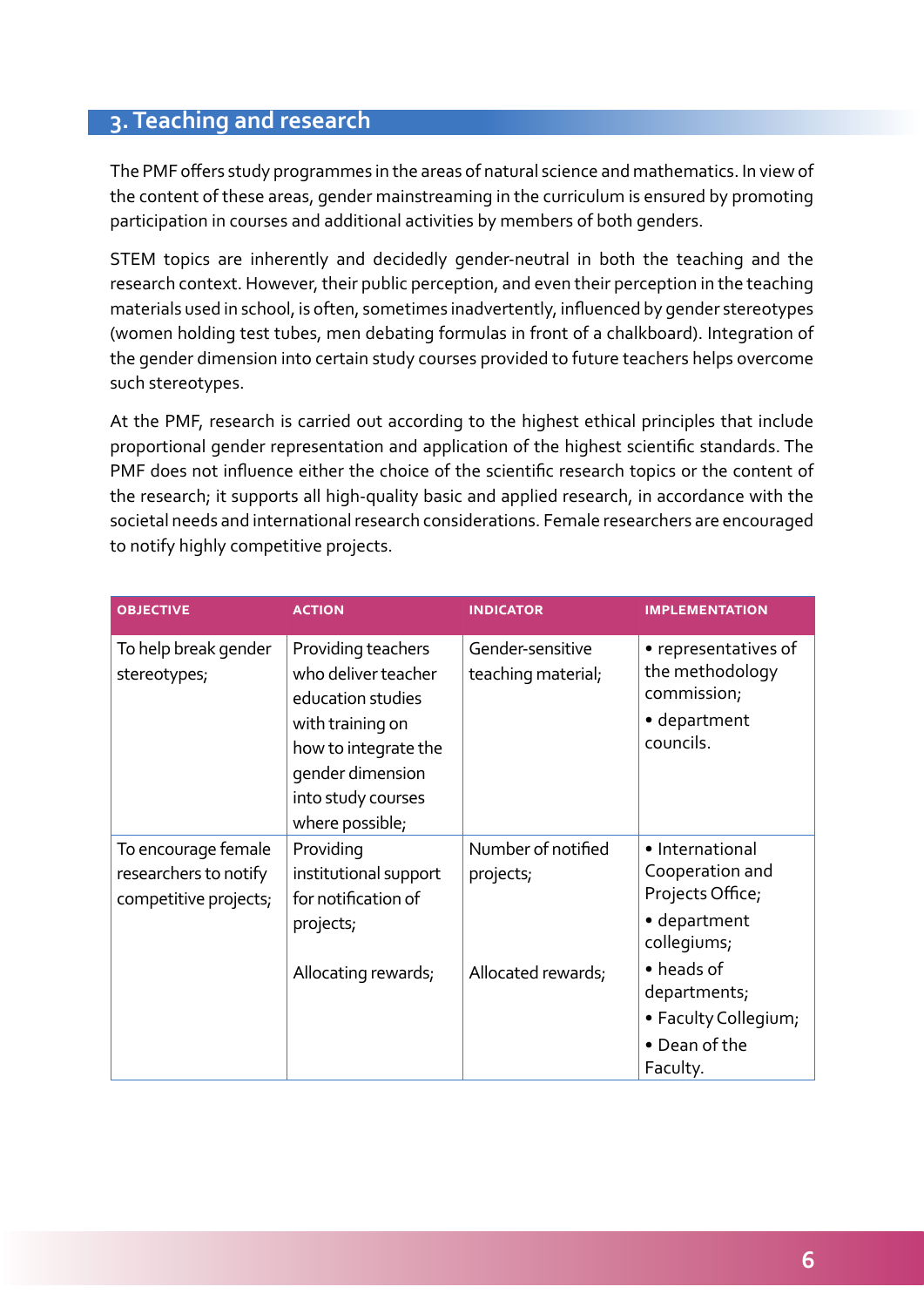#### <span id="page-7-0"></span>**4. Work-life balance**

The employee rights, as well as the employer obligations, in situations conditioned by personal employee circumstances, are set out in detail in the Labour Act, the Maternity and Parental Benefits Act, and the collective agreements and internal bye-laws adopted by the PMF.

A consistent application and enforcement of those provisions ensures that employees of both genders can exercise their rights without a negative impact on their employment status and their career progression opportunities.

As regards the access to maternity and paternal benefits, it has been observed that for those benefits that can be accessed by either parent the uptake is still higher among mothers i.e. women. Therefore, the action is needed to help facilitate the return of female employees to work after they had exercised those rights, and ensure better awareness among employees of the eligibility of both parents for certain benefits.

An environment where an employee is regarded holistically as a person, and not only as someone doing the job, contributes to higher employee work satisfaction and thus to higher employee enthusiasm, resulting in higher employer quality.

Additionally, students who become or are pregnant during studies have to be informed in good time of their right to have their student obligations suspended for the duration of their pregnancy and encouraged to continue their studies after the end of such suspension.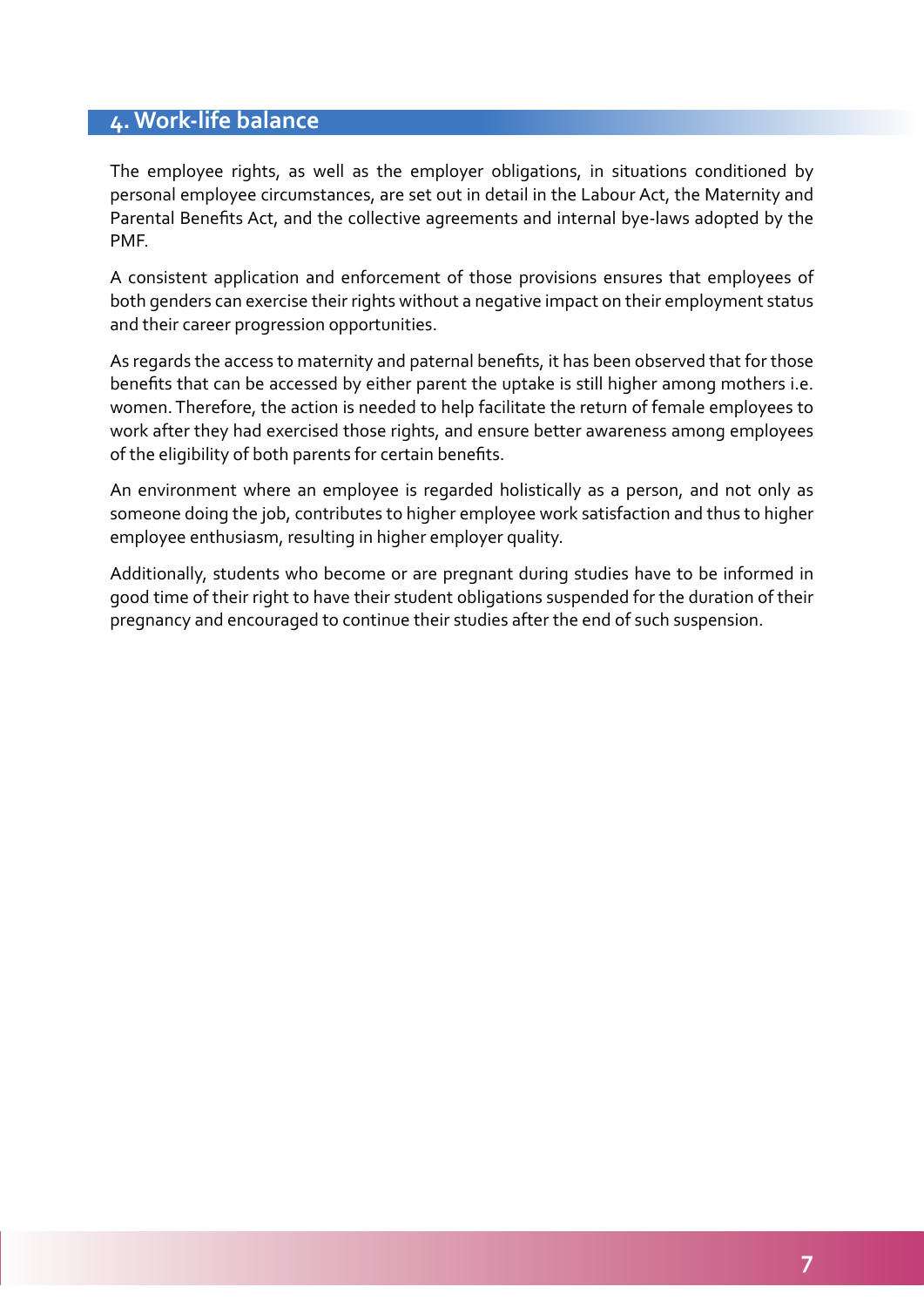| <b>OBJECTIVE</b>                                                                                                                                   | <b>ACTION</b>                                                                                                                                                                                                                                                                                                                                             | <b>INDICATOR</b>                                                                                                                                             | <b>IMPLEMENTATION</b>                                                              |
|----------------------------------------------------------------------------------------------------------------------------------------------------|-----------------------------------------------------------------------------------------------------------------------------------------------------------------------------------------------------------------------------------------------------------------------------------------------------------------------------------------------------------|--------------------------------------------------------------------------------------------------------------------------------------------------------------|------------------------------------------------------------------------------------|
| To facilitate employee<br>access to information<br>regarding their<br>rights in situations<br>conditioned<br>by personal<br>circumstances;         | Consistent provision<br>of information to<br>employees on their<br>rights with respect<br>to annual leave, paid<br>leave, maternity and<br>parental benefits etc.;                                                                                                                                                                                        | Information<br>published through the<br>programme system;<br>Statistics concerning<br>employee uptake<br>of maternity and<br>parental benefits<br>by gender; | • HR Service.                                                                      |
| To encourage<br>students who<br>have suspended<br>their student<br>obligations because<br>of pregnancy to<br>return and complete<br>their studies; | Informing students<br>of their right to put<br>on hold their student<br>obligations during<br>pregnancy;<br>Facilitating the<br>continuation of<br>studies for students<br>after the end of their<br>pregnancy-related<br>leave/suspended<br>obligations status to<br>the extent possible<br>within the regulatory<br>framework and<br>internal bye-laws. | Statistics concerning<br>the suspended<br>student obligations<br>status and the<br>continuation<br>of studies;                                               | · department-<br>level student<br>administration<br>offices;<br>• Faculty Council. |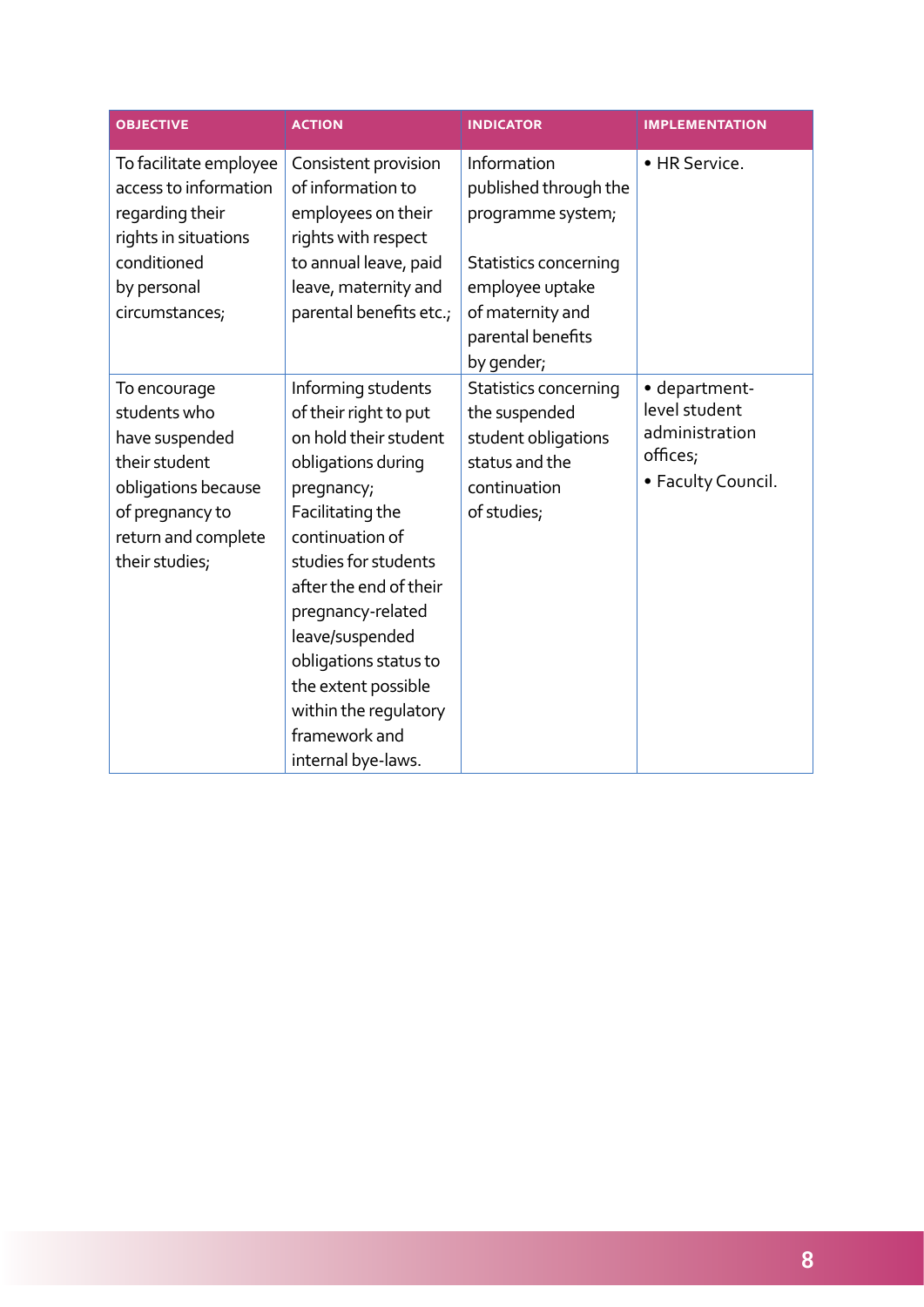#### <span id="page-9-0"></span>**5. Actions promoting gender equality and countering gender-based harassement and discrimination**

A consistent application and enforcement of the provisions of the Labour Act, the Gender Equality Act, the Anti-Discrimination Act, and in the most severe cases, of the Criminal Code, and other relevant regulations and the University and Faculty bye-laws, ensure an adequate level of protection in case of suspected sexual harassment or sexual discrimination, or other severe forms of such behaviour that constitute a criminal offence.

The PMF has an established system of protection of employees and students. The Ethics Committee, the Dignity at Work Committee, the Student Disciplinary Commission, the Career Centre, and other PMF services, as well as the management, all within their area of competence, receive reports of such suspicions and take statutory actions and measures to eliminate such behaviour, sanction the persons identified as responsible for such behaviour and provide protection to the affected persons.

It is necessary to raise the awareness on the need to report behaviour that constitutes sexual harassment or discrimination and put in place additional mechanisms for the purpose.

| <b>OBJECTIVE</b>                                                                                           | <b>ACTION</b>                                                                                                                                                      | <b>INDICATOR</b>                                                                                   | <b>IMPLEMENTATION</b>                                                                                                                                 |
|------------------------------------------------------------------------------------------------------------|--------------------------------------------------------------------------------------------------------------------------------------------------------------------|----------------------------------------------------------------------------------------------------|-------------------------------------------------------------------------------------------------------------------------------------------------------|
| To raise the<br>awareness on the<br>need to report<br>suspected sexual<br>harassment or<br>discrimination; | Publication of<br>additional information<br>as to what constitutes<br>sexual harassment<br>and discrimination<br>and on mechanisms<br>for protection<br>therefrom; | Information on<br>relevant bodies, their<br>competences and<br>contacts, posted on<br>the website; | • HR Service;<br>· general secretary;<br>• Career Centre;<br>• Ethics Committee;<br>• Disciplinary<br>Commission;<br>• Dignity at Work<br>Commission. |
|                                                                                                            | Publication of<br>invitations to<br>attend training and<br>workshops provided<br>by competent bodies<br>(gender equality<br>ombudsperson<br>office etc.);          | Work statistics of<br>relevant bodies;                                                             |                                                                                                                                                       |
| To adopt an internal<br>bye-law concerning<br>protection of<br>student dignity;                            | Internal bye-law<br>concerning protection<br>of student dignity;                                                                                                   | Internal bye-law<br>adopted;                                                                       | · Internal bye-law<br>drafting<br>commission;<br>• Faculty Collegium;<br>• Faculty Council;<br>• Dean of the<br>Faculty.                              |